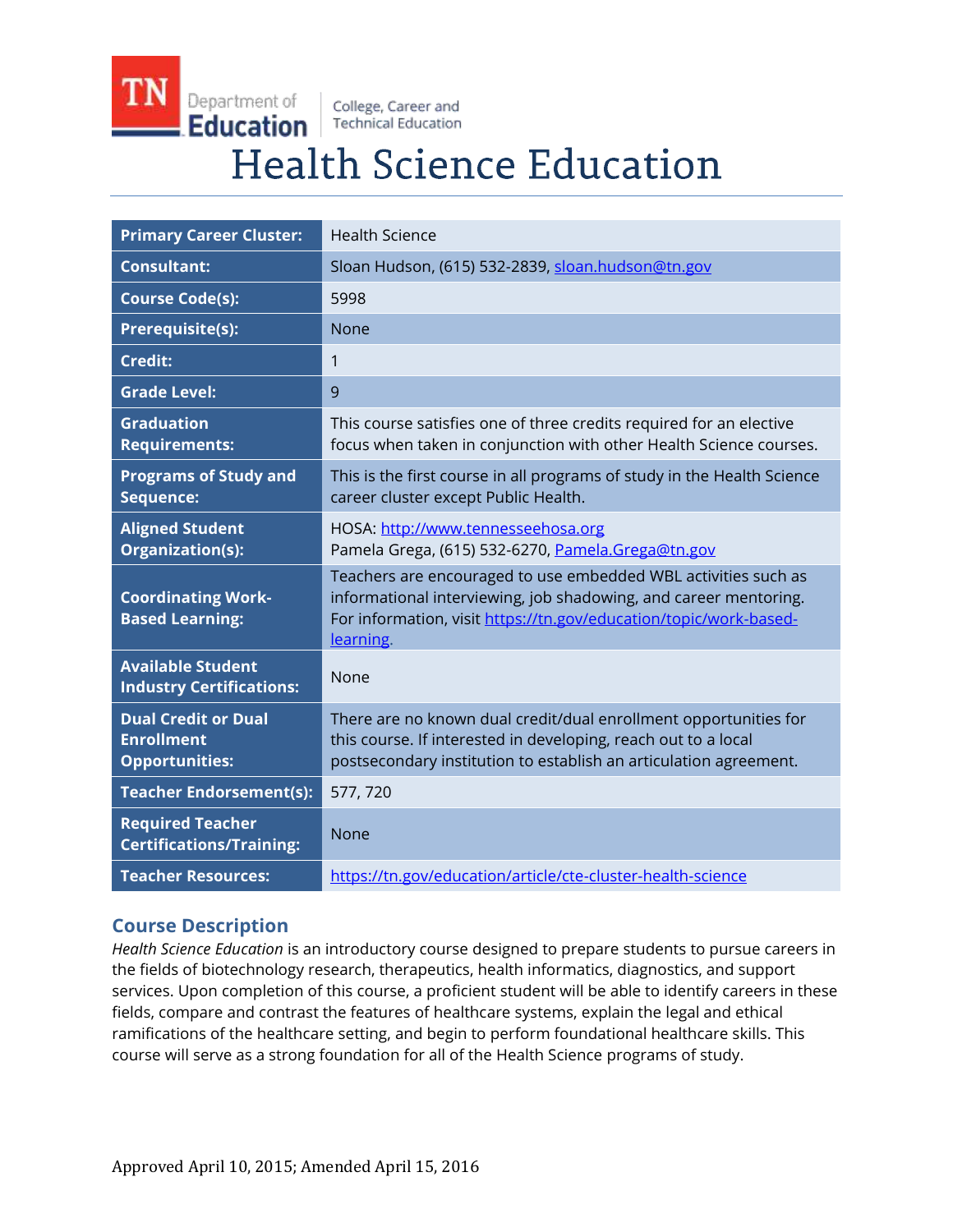## **Program of Study Application**

This is the foundational course in all programs of study in the Health Science career cluster except Public Health. For more information on the benefits and requirements of implementing these programs in full, please visit the Health Science website a[t https://tn.gov/education/article/cte](https://tn.gov/education/article/cte-cluster-health-science)[cluster-health-science.](https://tn.gov/education/article/cte-cluster-health-science)

### **Course Standards**

#### **Career Planning**

- 1) Synthesize information found in news media, professional journals, and trade magazines to create a report and/or presentation on the historical evolution of healthcare in the United States. Use a timeline or other graphic to illustrate major developments beginning with the first medical school through today.
- 2) Prepare a paper or electronic career profile for at least one occupation in each of the five health science career areas (biotechnology research, therapeutic services, support services, health informatics, and diagnostic services), to be included in the student's health science portfolio. Draw on print and online sources, such as government occupational profiles, and/or interviews with health care professionals to capture at minimum the following:
	- a. Job description
	- b. Roles and responsibilities
	- c. Essential knowledge and skills needed for the career
	- d. Programs or paths of study available to reach occupational goals, beginning with high school and proceeding through postsecondary
	- e. Required personality traits for the career
	- f. Licensure and credentialing requirements
	- g. Non-educational job requirements such as physical fitness tests, minimum age, and psychological evaluations
	- h. Photographs or digital prints of each career (refer to HOSA Medical Photography guidelines)
- 3) Drawing evidence from occupational profiles, industry journals, and textbooks, summarize the professional traits (such as leadership, ethical responsibility, and time management) required of healthcare professionals in the twenty-first century.

#### **Healthcare Systems**

- 4) Identify the types and defining features of healthcare systems in the United States. Compare and contrast these systems with those of other countries that have a high efficiency score in healthcare as rated by agencies such as the World Health Organization. Create a report and/or presentation on these comparisons.
- 5) Compare and contrast the average cost for a procedure such as childbirth, CT scan, and/or heart catheterization in the United States versus the average costs in Canada, Mexico, France, Japan, and/or other countries that have high efficiency scores in healthcare. Translate the information into a table, chart, graph, or other visual representation. Cite specific textual evidence to support the analysis.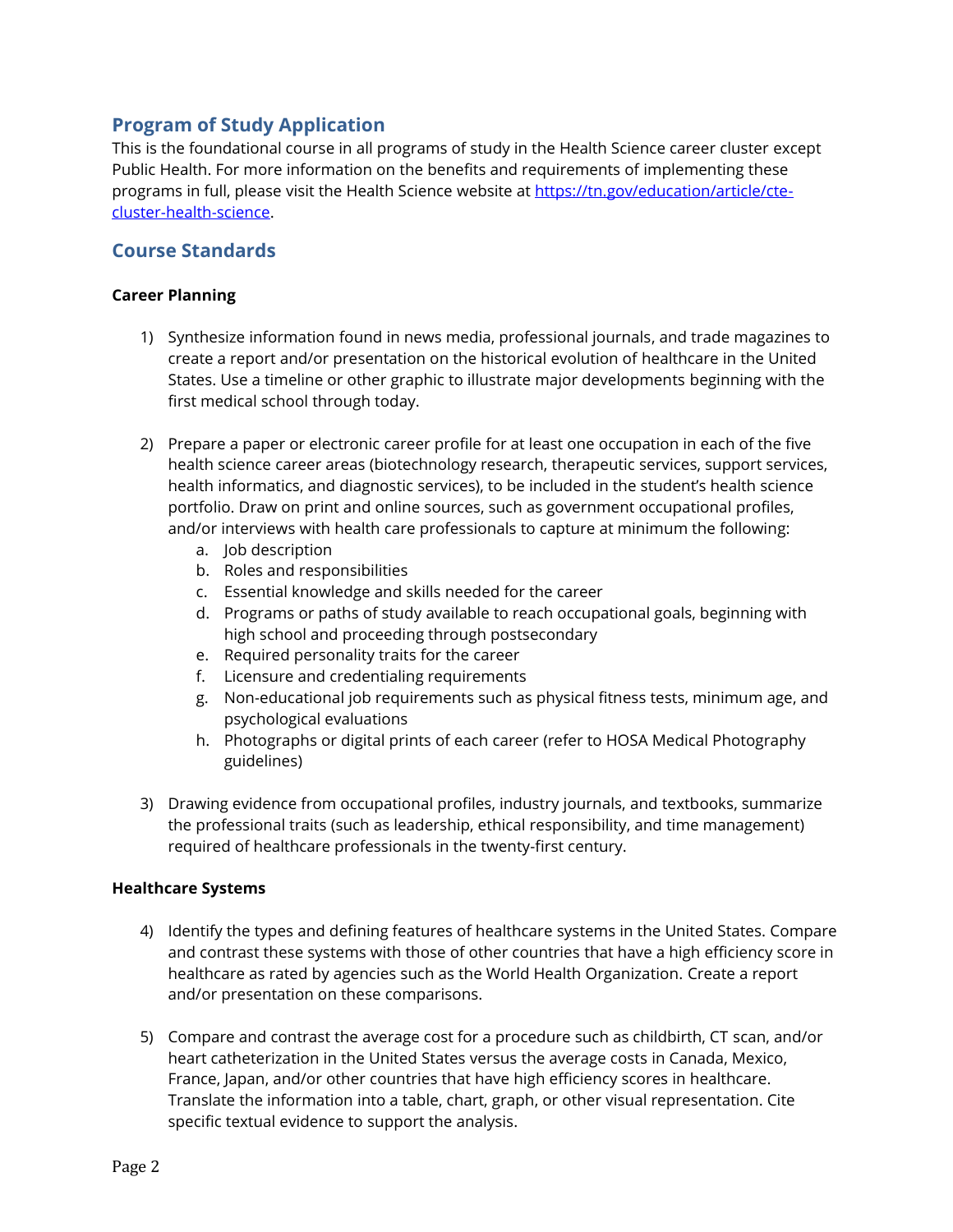- 6) Differentiate among the methods of payment for healthcare in the United States. Include private and state or federal insurance, health savings accounts, , Veteran's Health Administration, Military Health System/TRICARE, and long-term care.
- 7) Investigate current innovations in healthcare. Develop pro and con arguments based on information found in news media, professional journals, and trade magazines on how innovations have influenced the healthcare system. Support arguments with evidence presented in oral, visual, or written format.

#### **Body Function and Structure**

- 8) Outline basic concepts of normal structure and function of all body systems, and explain how homeostasis is maintained.
- 9) Describe how Maslow's Hierarchy of Needs can affect the physical, social, psychological, and behavioral status of a person. Use technology to produce a visual or digital chart or table to explain the information obtained from published or digital text.
- 10) Generate an informational brochure that explains to community members the biophysical, mental/cognitive, social, and emotional development of patients at various stages of the life cycle: infancy, toddler, school age, adolescence, and adulthood (young, middle, and older). Cite textual evidence to support explanations.
- 11) Distinguish between the medical definitions of health and wellness, identifying preventive measures and behaviors that promote each. Discuss contemporary controversies to wellness theories, such as but not limited to the debates surrounding electronic medical records, the use of performance-enhancing supplements for athletes, and alternative diets.
- 12) Develop a patient health education presentation surrounding one of the following wellness issues: optimal health, exercise and fitness, healthy eating and nutrition, sleep, stress or other mental health issues, drug/alcohol/tobacco use and abuse, body decoration, sexually transmitted infections, or cyber safety. Include signs and symptoms of the behavior and/or disease, major physical concerns associated with it, preventive measures, treatments, and support systems. Include at least three resources.

#### **Infection Control/Medical Microbiology**

- 13) Define chain of infection and provide strategies of how to break each part of the chain to prevent infection. Conduct a short research project on the effects of practices of sanitation and disinfection on health and wellness, examining the implications for public health. Synthesize findings in a written, oral, or digital presentation, citing evidence from the investigation.
- 14) Understand the principles of and successfully perform the following skills to prevent or curtail the spread of pathogenic and non-pathogenic organisms:
	- a. Hand washing
	- b. Gloving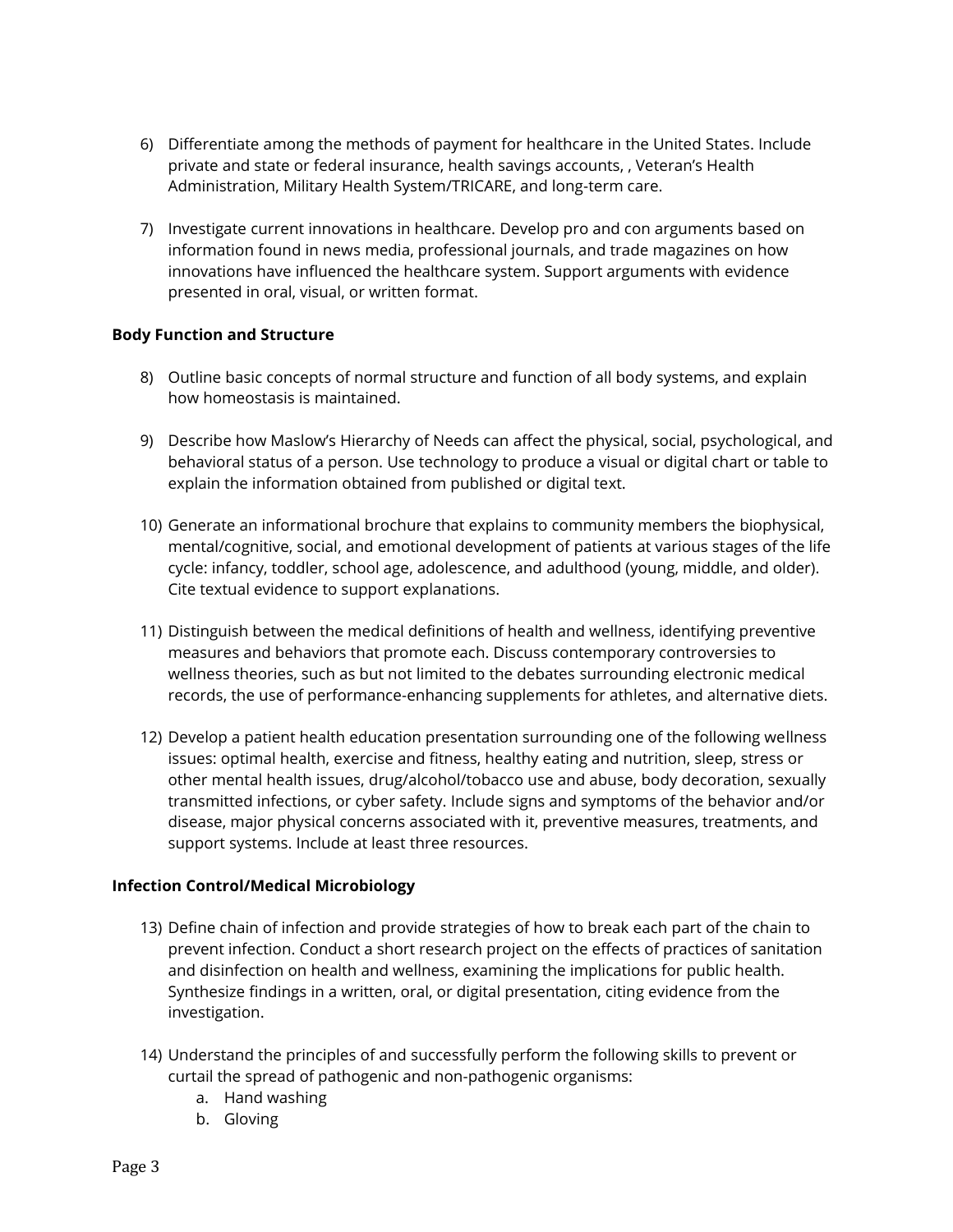#### **Foundational Healthcare Skills**

- 15) Review health topics surrounding complementary and alternative medicine such as acupuncture, biofeedback, and herbal treatments. Develop a public service announcement or academic poster presentation intended to inform consumers or health professionals about the specific topic. Include general information, purported benefits, uses in the United States, side effects and/or risks, relevant research, cost, and links to more information. Cite evidence from print and digital resources such as research journals, the National Institute of Health, the Mayo Clinic, and Medline Plus.
- 16) Understand principles of and successfully perform skills related to Emergency Medicine, incorporating rubrics from the American Heart Association or American Red Cross for the following:
	- a. Basic First Aid care of bleeding and wounds
	- b. Basic First Aid care for burns
	- c. Basic First aid for bone and joint injuries
- 17) Understand principles of and successfully perform skills related to Dental Assisting, incorporating rubrics from textbooks or clinical standards of practice for the following:
	- a. Identifying teeth using the Federation Dentaire International Numbering System
	- b. Demonstrate brushing and flossing techniques
- 18) Understand principles of and successfully perform skills related to Medical Laboratory Assisting, incorporating rubrics from textbooks or clinical standards of practice for the following:
	- a. Obtain a culture specimen and streak an agar plate (this may be simulated on paper)
- 19) Understand principles of and successfully perform skills related to Medical Assisting Skills, incorporating rubrics from textbooks or clinical standards of practice for the following:
	- a. Temperature, pulse, respiration and blood pressure assessment
	- b. Screening for vision problems
- 20) Understand principles of and successfully perform skills related to Physical Therapy Skills, incorporating rubrics from textbooks or clinical standards of practice for the following:
	- a. Ambulation with crutches or cane
	- b. Administering cold applications
- 21) Understand principles of and successfully perform skills related to Athletic Training, incorporating rubrics from textbooks or clinical standards of practice for the following:
	- a. Assessment of athlete with injured ankle or wrist
	- b. Basic stretching exercises
- 22) Understand principles of and successfully perform skills related to Forensic Scientist, incorporating rubrics from textbooks or clinical standards of practice for the following:
	- a. Extraction of basic DNA